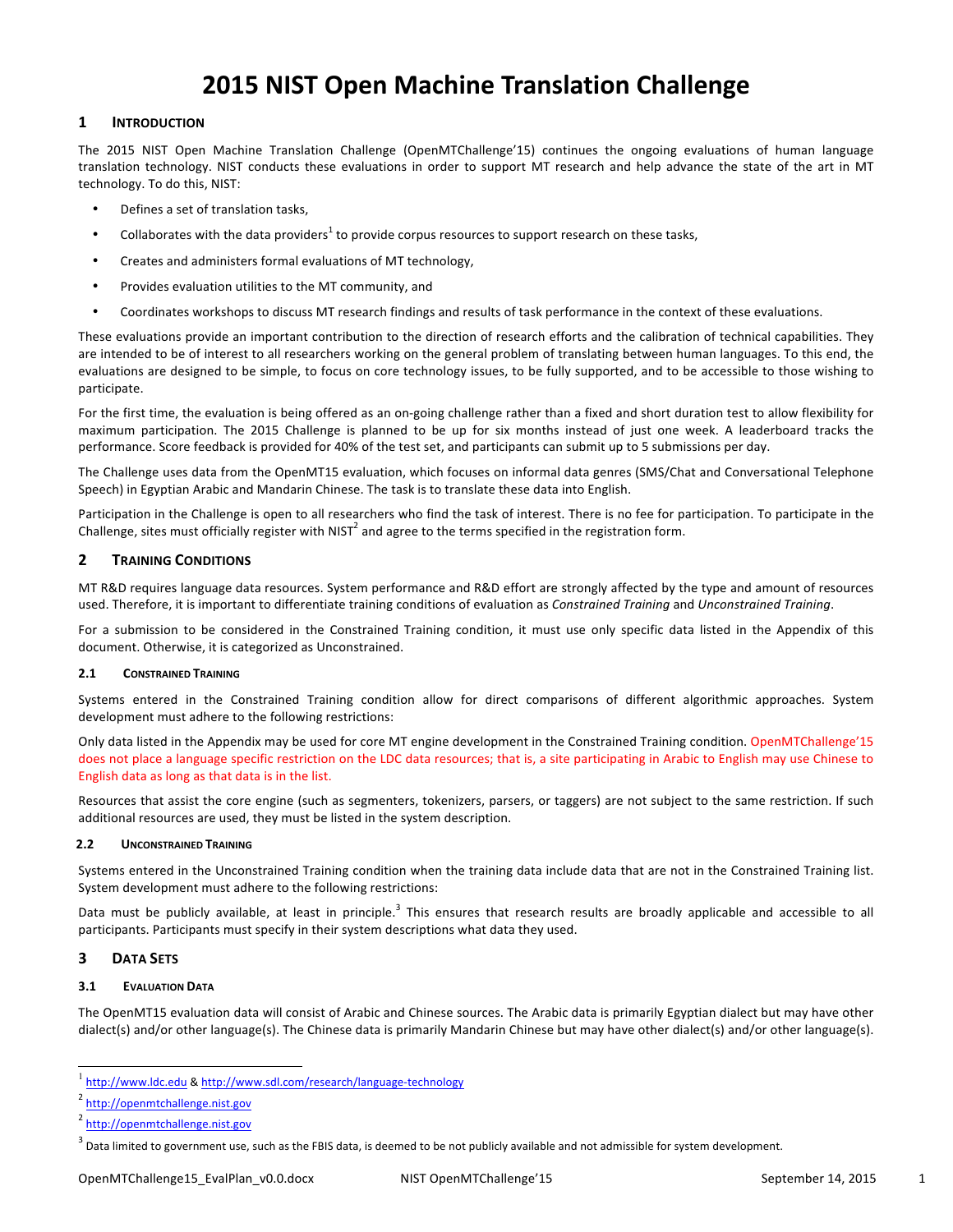Each language pair and genre combination has approximately 25K source words. A subset of the 25K (about 5K) reference will have HyTER network annotations.

Table 1: Data volume for OpenMT15 test sets.

| Language Pair      | Genre      | Volume (words)  |
|--------------------|------------|-----------------|
| Arabic-to-English  | SMS/Chat   | $^{\sim}25,000$ |
|                    | <b>CTS</b> | $^{\sim}25,000$ |
| Chinese-to-English | SMS/Chat   | $^{\sim}25,000$ |
|                    | CTS        | $^{\sim}25,000$ |

Each language pair and genre has one gold standard reference. Additionally, HyTER network will be created for approximately 5,000 words for each language pair and genre.

## **4 INPUT TRACK**

Unlike OpenMT15, the OpenMTChallenge'15 offers only for the text input track which consists of the SMS/chat messages as well as the human reference transcripts of the telephone conversations.

The Arabic SMS/chat data may contain a mixture Arabic script, Arabizi, and/or script from other languages, and the human reference transcripts of the Arabic CTS data contain Arabic script and/or script from other languages. The Chinese SMS/chat data may contain a mixture of Chinese characters, pinyin, and/or other languages, and the human reference transcripts of the Chinese CTS data contain Chinese characters and/or script from other languages.

## **5 PERFORMANCE MEASUREMENT**

OpenMTChallenge'15 uses several automatic metrics. BLEU4 is used to determine the site's position in the leaderboard.

- BLEU<sup>4</sup> This technique scores a translation according to the N-grams that it shares with one or more reference translations of high quality. In essence, the more co-occurrences, the better the translation. An N-gram, in this context, is simply a *case sensitive* sequence of N tokens. (Words and punctuation are counted as separate tokens.) NIST will compute case-sensitive BLEU scores using NIST's publicly available *mteval* software<sup>5</sup>.
- $METEOR<sup>6</sup>$  This technique scores a translation according to word-to-word matches between the system and reference translations but also includes a set of language specific weights tuned to the target language and the ability to incorporate stemming and synonymy.
- TER<sup>7</sup> This technique scores a translation according to the number of transformations that must be performed on the system translation such that it has the same word ordering as the reference translation. NIST will compute case-sensitive TER scores using UMD's publicly available tercom software<sup>8</sup>. NIST may also compute human-targeted version of TER (HTER).
- HyTER<sup>9</sup> This technique is similar to TER but makes use of large networks of reference translations.

## **6 HONESTY PLEDGE**

 $\overline{a}$ 

The OpenMTChallenge'15 is an open evaluation where the participants process the data locally and submit the output to NIST. As such, the participants have pledged not to probe the evaluation data either by automatic or manual means either via machines or humans to gain additional knowledge about the test data. Those who are found to violate this pledge will be barred from the Challenge and future NIST evaluations/challenges.

## **7 CHALLENGE PROCEDURES**

The OpenMTChallenge'15 process includes a number of mandatory steps; please see the schedule in Section 12 for the dates for each of these:

1 Sign up for an evaluation account. See Section 9.

Kishore Papineni, Salim Roukos, Todd Ward, Wei-Jing Zhu (2001). "Bleu: a Method for Automatic Evaluation of Machine Translation". This report may be downloaded from URL http://domino.watson.ibm.com/library/CyberDig.nsf/home (keyword RC22176).

 $^5$  ftp://jaguar.ncsl.nist.gov/mt/resources/mteval-v13a-20091001.tar.gz

 $^6$  Michael Denkowski and Alon Lavie, "Meteor 1.3: Automatic Metric for Reliable Optimization and Evaluation of Machine Translation Systems", Proceedings of the EMNLP 2011 Workshop on Statistical Machine Translation, 2011.

Matthew Snover, Bonnie Dorr, Richard Schwartz, Linnea Micciulla, and John Makhoul, "A Study of Translation Edit Rate with Targeted Human Annotation," Proceedings of Association for Machine Translation in the Americas, 2006.

http://www.cs.umd.edu/~snover/tercom/

 $^9$  Dreyer, Markus, and Daniel Marcu. "Hyter: Meaning-equivalent semantics for translation evaluation." Proceedings of the 2012 Conference of the North American Chapter of the Association for Computational Linguistics: Human Language Technologies. Association for Computational Linguistics, 2012.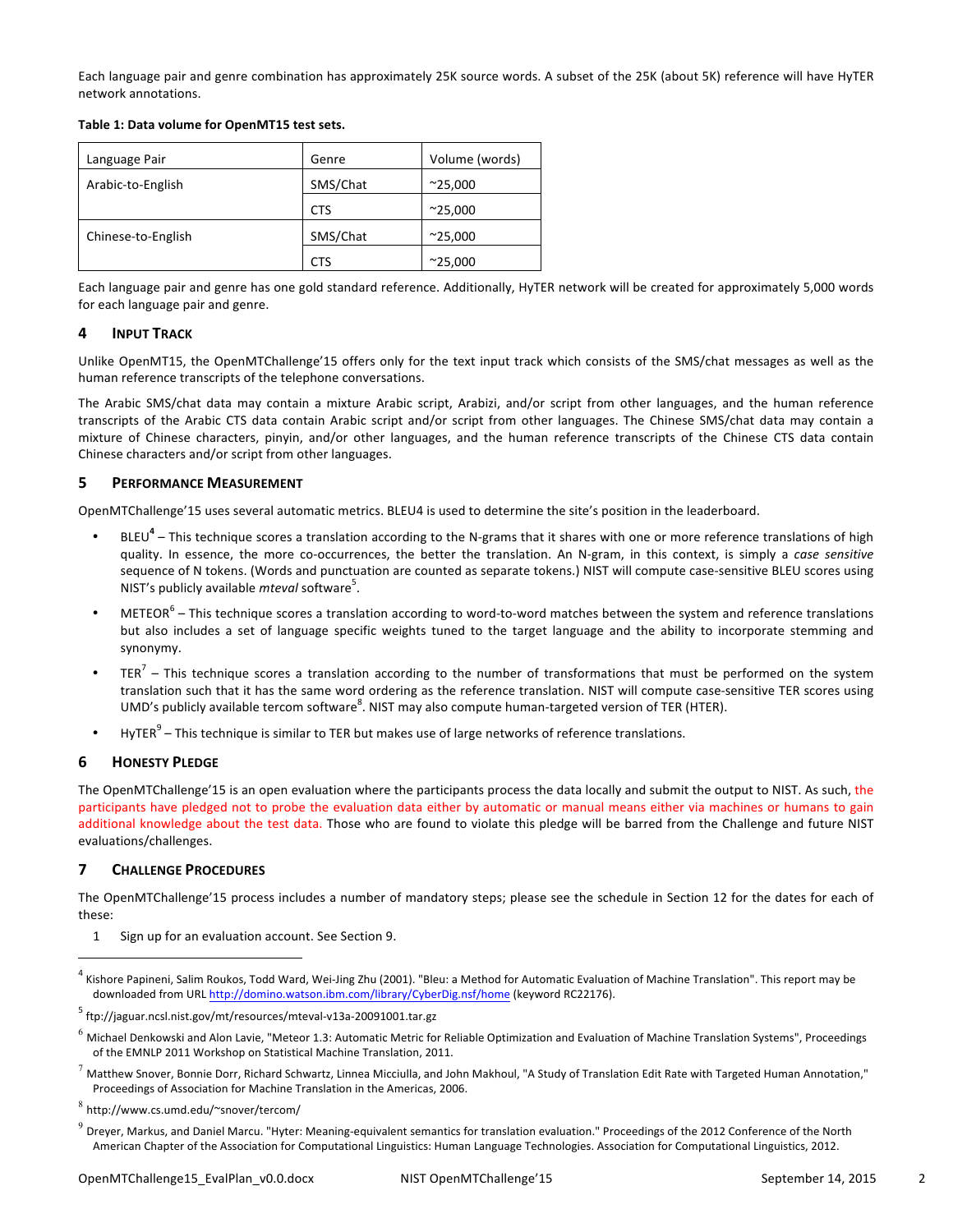- 2 Sign the honesty pledge.
- 3 Sign LDC's data license agreement and return it to LDC. Even if not selecting any training data, participants must sign the agreement to receive the evaluation data, which are listed on the agreement.
- 4 Download the evaluation source data from NIST.
- 5 Perform the evaluation translation. Each site must run its translation system(s) on the entire set.
- 6 Upload the evaluation translations to NIST according to instructions given in Section 9.
- 7 View the submission status. The status of the submission will be posted in the participant's evaluation account.
- 8 Submit a system description (see Section 10).

## **8 NIST OPENMT DATA FORMAT**

Translation systems must be able to process the input source files and produce the translations that meet the OpenMT data format. There are two input tracks in OpenMT15 (see Section 4). The input and output data formats are described below.

#### **8.1 SOURCE FILE FORMAT**

The format for the text input track will follow a format similar to one used in previous years with one main difference: *this year each document resides in its own file while in previous years all the documents reside in one file.* 

NIST has defined a set of XML tags that are used to format MT source, reference, and translation files for evaluation. All NIST OpenMT source, reference, and translation files have an xml extension; their format is defined by the current XML DTD.<sup>10</sup> NIST requires that all submitted translation files are well-formed and valid against the above-mentioned DTD.

A source file contains one single srcset element, immediately beneath the root mteval element. The srcset element has the following attributes:

- setid: The dataset.
- srclang: The source language. One of: Arabic, Chinese.

The  $\text{srcset}$  element contains one  $\text{doc}$  elements, which have the following attributes:

- docid: The document name.
- genre: The data genre. One of: sms, chat, ctstext, ctsaudio.

Each doc element contains several segments (seg elements). Each segment has a single attribute, id, which must be enclosed using double quotes.

One or more segments may be encapsulated inside additional elements, such as (but not limited to)  $h1$ , p, or poster. Only the native language text that is surrounded by a  $\sec$  start-tag and its corresponding end-tag is to be translated.

#### **OpenMT15** sample source file:

```
<?xml	version="1.0"	encoding="UTF-8"?>
<! DOCTYPE mteval SYSTEM "ftp://jaguar.ncsl.nist.gov/mt/resources/mteval-xml-v1.7.dtd">
<mteval>
         <srcset setid="sample_document_1" srclang="Arabic">
                  <doc docid="sample_document_1" genre="sms">
                           <seg id="1">ARABIC SENTENCE #1</seg>
                           <seg id="2">ARABIC SENTENCE #2</seg>
                           ...
                  </doc>
         </srcset>
```
</mteval>

The source files will be named as <base>.arz.su.xml and <base>.cmn.su.xml for Arabic and Chinese source files, respectively.

## **8.2** REFERENCE FILE FORMAT

A reference file contains one or more refset elements, immediately beneath the root mteval element. Each refset element contains the following attributes:

- setid: The dataset.
- srclang: The source language. One of: Arabic, Chinese.
- trglang: The target language, English.
- refid: The current reference.

<sup>10</sup> ftp://jaguar.ncsl.nist.gov/mt/resources/mteval-xml-v1.7.dtd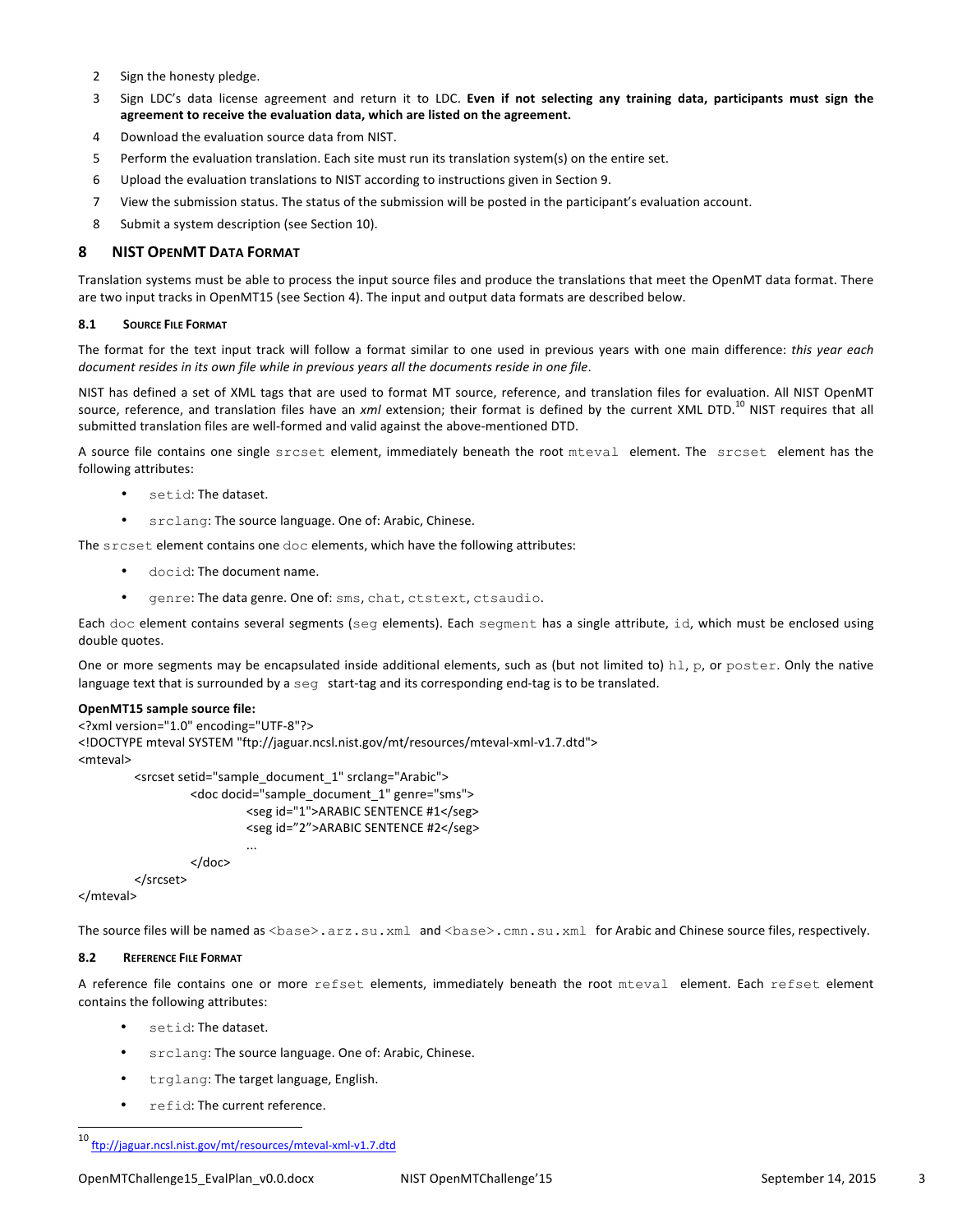Each refset element contains one document, which, in turn, contains the segments. The document elements and their subsequent child elements is exactly the same as described in Section 8.1 above for the source file.

#### **OpenMT15 sample reference file:**

<?xml version="1.0" encoding="UTF-8"?> <!DOCTYPE mteval SYSTEM "ftp://jaguar.ncsl.nist.gov/mt/resources/mteval-xml-v1.7.dtd"> <mteval> <refset setid=" sample\_document\_1" srclang="Arabic" trglang="English" refid="reference01"> <doc docid="sample\_document\_1" genre="sms"> <seg id="1">ENGLISH REFERENCE TRANSLATION #1</seg> <seg id="2">ENGLISH REFERENCE TRANSLATION #2</seg> ...

</doc> </refset>

</mteval>

The reference files will be named as <base>.eng.su.xml.

#### **8.3 TRANSLATION (TEST)** FILE FORMAT

A translation file contains one tstset elements, immediately beneath the root mteval element. Each tstset element contains the following attributes:

- setid: The dataset.
- srclang: The source language. One of: Arabic, Chinese.
- trglang: The target language, English.
- sysid: A name identifying site and system (see Section 9.3.1 for requirements).

The content of each tstset element is exactly the same as described previously for the source file format and the reference file format.

#### **OpenMT15** sample translation (test) file:

```
<?xml	version="1.0"	encoding="UTF-8"?>
<! DOCTYPE mteval SYSTEM "ftp://jaguar.ncsl.nist.gov/mt/resources/mteval-xml-v1.7.dtd">
<mteval>
```

```
<tstset setid=" sample_document_1" srclang="Arabic" trglang="English" sysid=" NIST_ara2eng_primary_cn">
```
#### <doc docid="sample\_document\_1" genre="sms">

```
<seg	id="1">ENGLISH	SYSTEM	TRANSLATION	#1</seg>
<seg id="2">ENGLISH SYSTEM TRANSLATION #2</seg>
...
```

```
</doc>
</tstset>
```
</mteval>

The translation files will be named as <base>.eng.su.xml. Note that the translation files must preserve the value of the id attributes (setid, docid, id) of the corresponding source files so that the translations can be referenced back to the source and reference translations.

## **9 EVALUATION INSTRUCTIONS**

#### **9.1 <b>EVALUATION ACCOUNT**

All evaluation activities will be stored in an evaluation account for each participant. Therefore, participants must sign up for an evaluation account. To sign up for an account, go to https://openmtchallenge.nist.gov.

After successfully confirming the account, participants will be able to perform various tasks such as

- download the source data using the "Get the data" link at the top of the page
- upload your submission using the "Upload submission" link at the top of the page
- check submission status using the "Status" link also at the top of the page

#### **9.2 SOURCE DATA DOWNLOAD**

The evaluation source data will be available as download via the evaluation account. Inspection and manipulation of the evaluation data via manual or automatic means are prohibited.

#### **9.3 SUBMISSION REQUIREMENTS**

Participants may submit up to 5 valid submissions per day. Submissions that do not pass validation do not count toward the daily submission limit. Each submission is scored upon passing validation. While all documents in each submission are scored, only 40% of the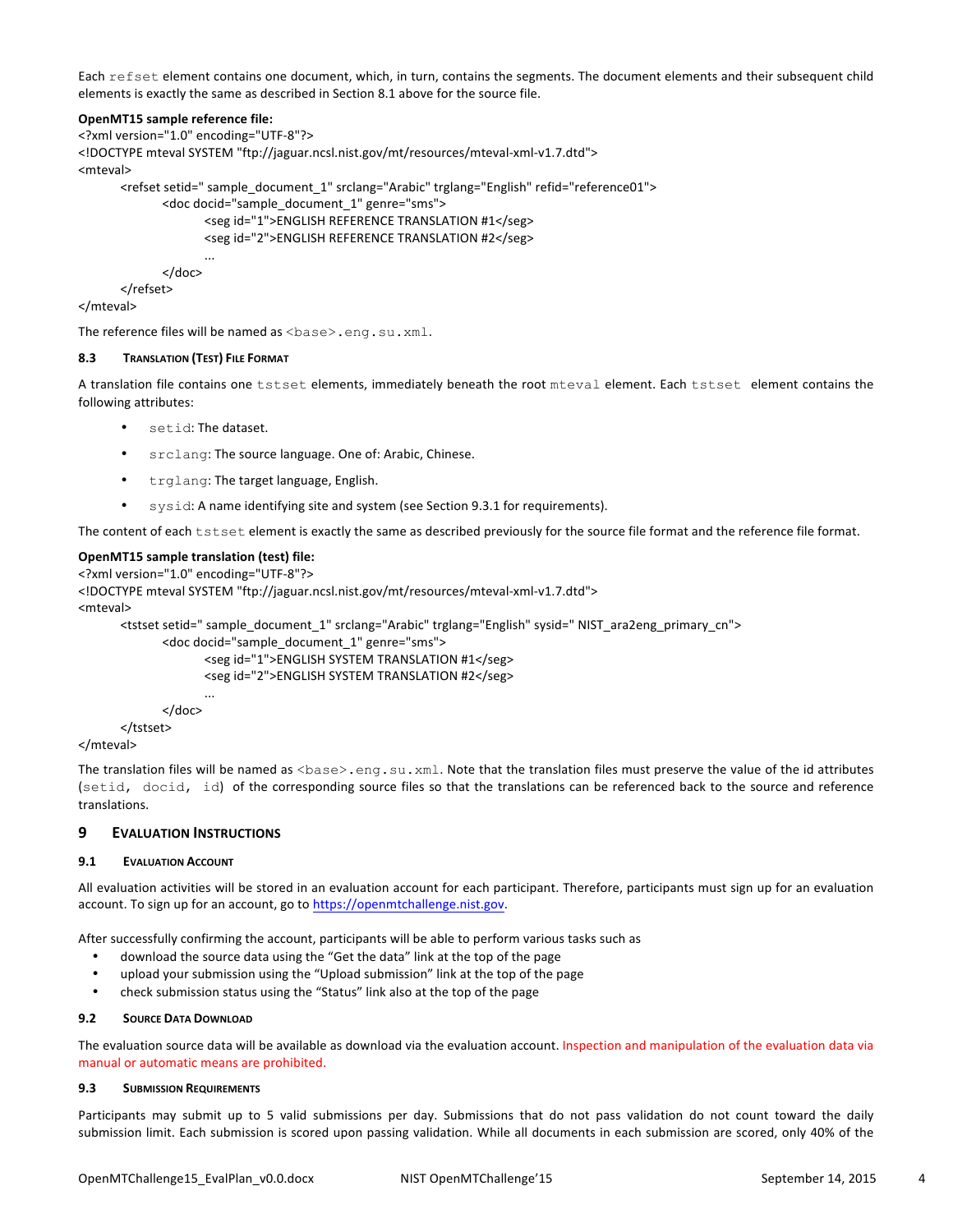scores are shown. An average score is computed for each submission, and that score is used to determine a site's best score to date and position in the leaderboard. Each submission must follow the format described below.

## **9.3.1 File Naming**

The system output files must comply with the following naming convention:

<base>.eng.su.xml

Where:

base: The base filename of the test file and should match the base of the input test file.

## **9.3.2 Submission File**

All system output files must reside inside a submission file. The submission file has the following format:

<evalID> <testsetID> <trainCondition>.tgz

Where:

evalID: The evaluation ID and this year it's mtchallenge15

- testsetID: The ID of the testset used
	- One of: openmt15-ara2eng-text or openmt15-chi2eng-text (note the hyphen in the testset ID and do not confuse with the underscore that is used to separate the fields in the submission filename)
- trainCondition: The training condition, referring to Constrained or Unconstrained training
	- **One of:** cn, un

#### **9.3.3 Submission Instructions**

The submission file must be named as described in and packaged as follows:

- Create a submission directory o mkdir mtchallenge15\_openmt15-ara2eng-text\_un
- Place the system output files in the submission directory
	- o cp <system output files> mtchallenge15\_openmt15-ara2eng-text\_un
- Tar and zip the submission directory and name the tar file with the same name as the submission directory with the .tgz extension

```
o tar zcfv mtchallenge15_openmt15-ara2eng-text_un.tgz mtchallenge15_openmt15-
   ara2eng-text_un
```
Upload your submission using your evaluation account

## **10 SYSTEM DESCRIPTIONS**

Participants are required to submit system descriptions of the MT systems used for their submissions. Please use NIST's template<sup>11</sup> for system descriptions. System descriptions should be submitted in text format, and the file name should reflect the site ID. System description is due one month after the initial system submission or by April 15, 2016 whichever is first. Participants are free to submit as many revisions as they wish. If no system description is received for a given site at the conclusion of the Challenge, that site's results will be removed from the leaderboard and all NIST report(s).

## **11 GUIDELINES FOR PUBLICATION OF RESULTS**

NIST Multimodal Information Group's MT evaluations follow an open model to promote interchange with the outside world. At the conclusion of the evaluation cycle, NIST will create a report that documents the evaluation. The report will be posted on the NIST web space and will identify the participants and the scores from various metrics achieved for each language pair and training condition. Results from the human assessments may also be posted.

#### The report that NIST creates should not be construed or represented as endorsements for any participant's system or commercial product, or as official findings on the part of NIST or the U.S. Government.

#### **11.1 RULES GOVERNING PUBLICATION OF EVALUATION RESULTS**

The rules governing the publication of NIST OpenMTChallenge'15 results are similar to those used in OpenMT's.

Participants must refrain from publishing results and/or releasing statements of performance until the official OpenMTChallenge'15 results are posted by NIST. Statements of performance may not claim winning or be perceived as a ranking amongst other participants.

 $\overline{a}$ 

<sup>11</sup> http://www.nist.gov/itl/iad/mig/upload/OpenMTChallenge15\_SysDescTemplate.txt